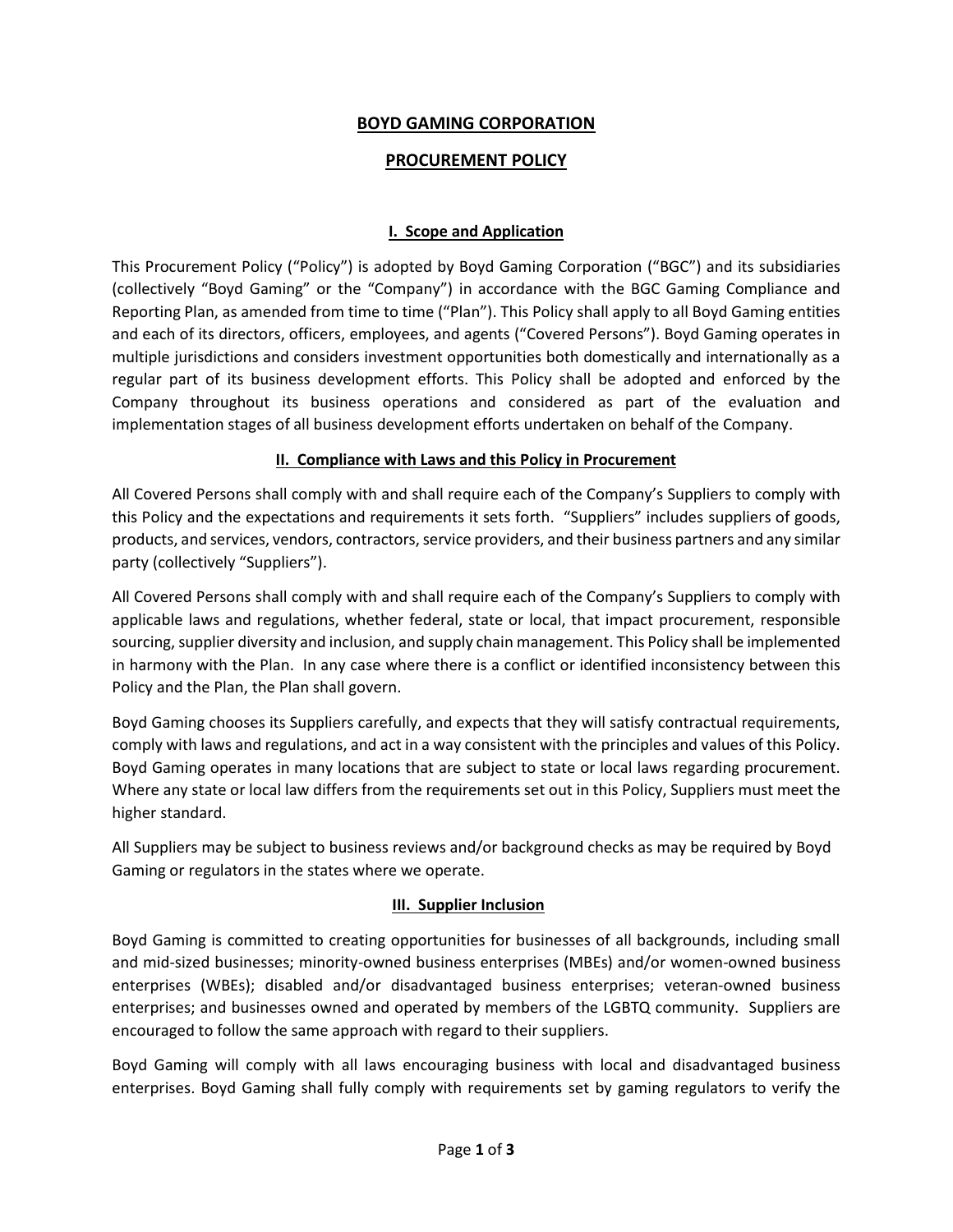certified status of disadvantaged businesses, track related expenditures, and provide periodic reports on such expenditures.

# **IV. Human Rights**

Boyd Gaming shall comply with the following policies and expects its Suppliers to do so as well. Boyd Gaming encourages Suppliers to have verification processes in place to ensure compliance. Irrespective of any local laws governing jurisdictions where goods are manufactured, assembled, or produced Boyd Gaming requires all of its Suppliers to comply with the below requirements. Boyd Gaming reserves the right to request certification from any Supplier that the goods provided do not violate any of the below requirements:

## Forced Labor

All Suppliers must ensure that no forced labor, including bonded, indentured, involuntary servitude (including instances of involuntary prison labor) or coerced labor is used. Suppliers must take reasonable measures to ensure that all of their employees have voluntarily accepted the terms of their employment.

#### Child Labor

Boyd Gaming will not conduct business with any Supplier that uses child labor (for purposes of this policy "child" is defined any person under the age of 16). Boyd Gaming will not accept goods of any nature that result from the exploitation or abuse of minors (collectively "Exploitive Labor"). Boyd Gaming distinguishes between Exploitive Labor and legal seasonal employment and/or apprenticeship, externship, internship, and workforce development Plan where students and participants engage under the close supervision of trained professionals in governmentally sanctioned/certified/funded training programs.

## Employment Conditions

Suppliers will comply with applicable laws regulating work hours, wages and benefits. Employees must be paid in a timely fashion that meets or exceeds legal minimum standards. Suppliers are responsible for ensuring that the conditions where their goods are produced or assembled are safe and free from known hazards including documented unhealthy levels of heat, cold, noise, vibrations, and or hazardous substances.

## Harassment & Discrimination

Suppliers must not discriminate against workers and other stakeholders, including customers and business partners, on the basis of veteran status, race, color, national origin, ancestry, sex, pregnancy, gender identity or expression, transgender status, age, sexual orientation, religion, disability, perceived disability, genetic information, marital status, lawful migrant status, or other similar factors in hiring, terms and conditions of work, or other employment practices. Suppliers must recognize the right of all workers to equal opportunities in all aspects of employment, including benefits, remuneration, training, evaluation of the quality of their work, and access to professional development and advancement.